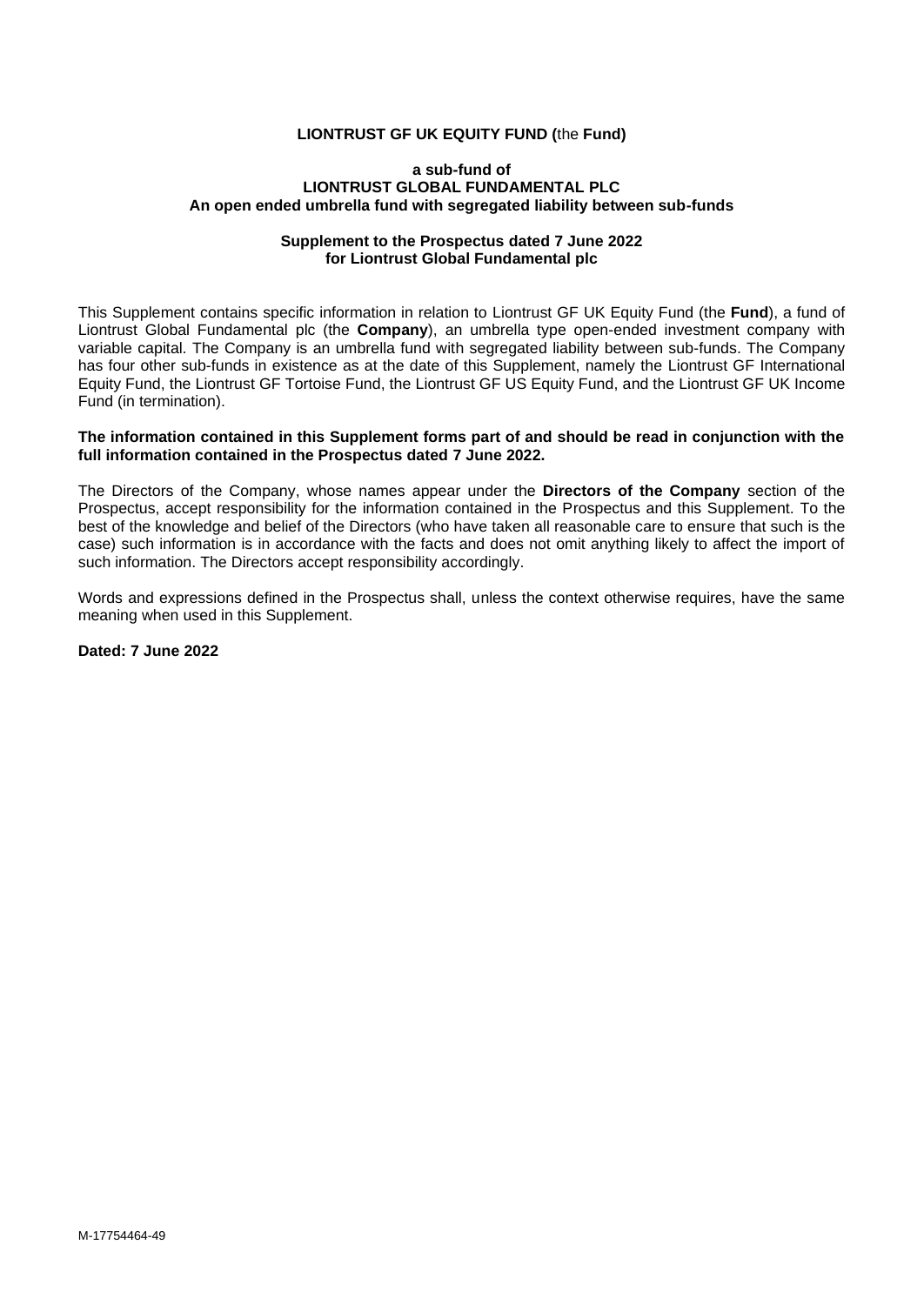# **TABLE OF CONTENTS**

| 1.  |  |
|-----|--|
| 2.  |  |
| 3.  |  |
| 4.  |  |
| 5.  |  |
| 6.  |  |
| 7.  |  |
| 8.  |  |
| 9.  |  |
| 10. |  |
| 11. |  |
| 12. |  |
| 13. |  |
|     |  |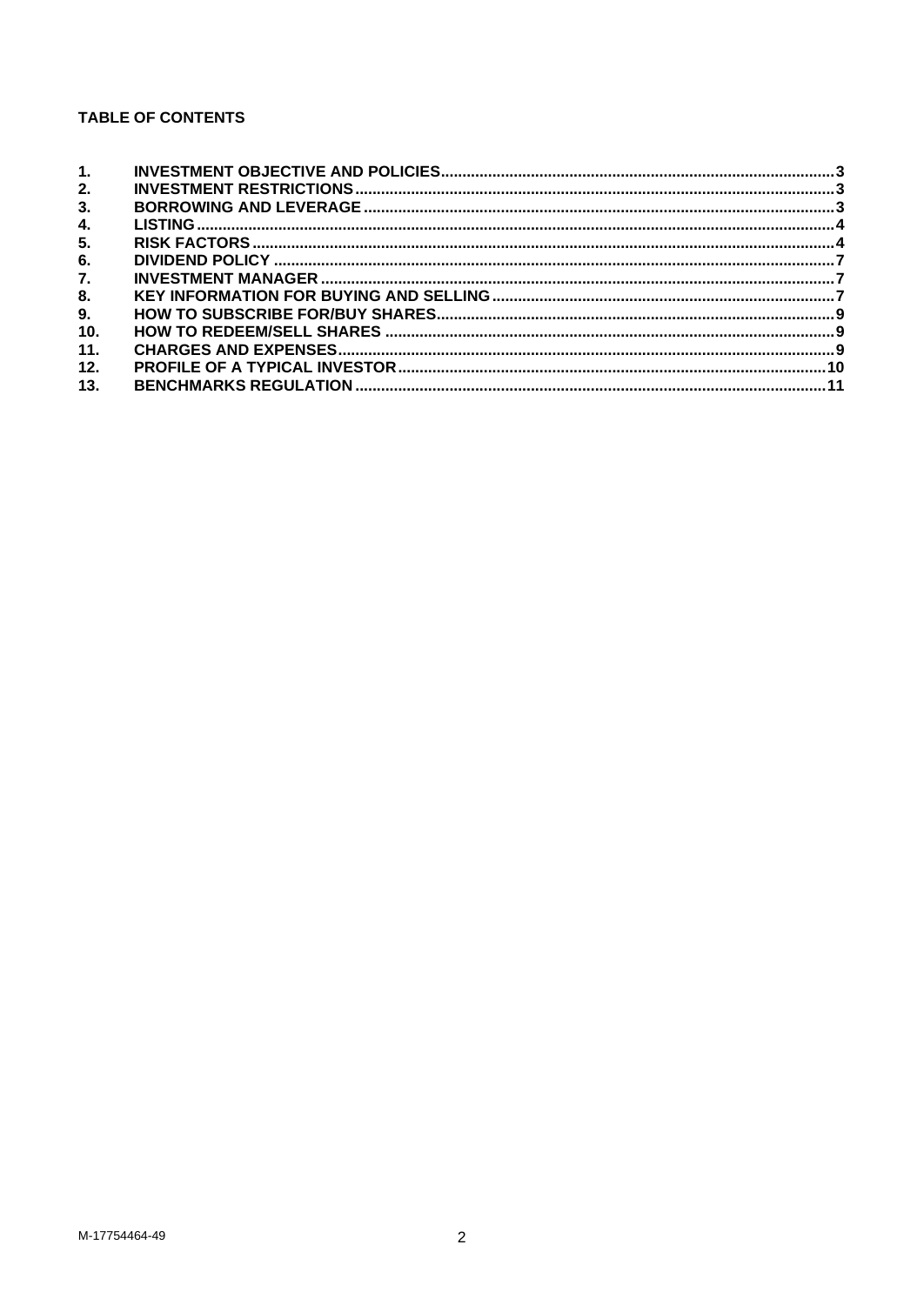## <span id="page-2-0"></span>1. **INVESTMENT OBJECTIVE AND POLICIES**

### **Investment Objective**

The investment objective of the Liontrust GF UK Equity Fund is to aim to produce a total return in excess of the FTSE All-Share Index (the **Index**) (as described in Appendix I to this Supplement) over the long term through investment in a diversified portfolio of predominantly UK equities.

### **Investment Policies**

The investment objective of the Fund will be achieved primarily through investment in a diversified portfolio of predominantly UK equities. The Investment Manager will construct the Fund's portfolio taking into consideration macroeconomic factors (such as interest rates, GDP, monetary and fiscal trends), the outlook for different economic sectors and market capitalisations, and stock-specific factors (such as valuation, market position, investment potential, management quality and financial strength). There is no policy to restrict investment to any particular economic sector or industry.

The Fund intends to pursue its investment objective through investment in the equity securities of companies which are listed or traded on one or more Markets listed in Appendix I to the Prospectus. At least 80% of the Fund will be invested in UK equities, with the balance in international equities (which for the avoidance of doubt could include emerging markets equities), cash or near cash.

The Fund may invest up to 10% of its Net Asset Value in other collective investment schemes. For the avoidance of doubt, such other collective investment schemes include money market funds invested in for cash management purposes.

The Fund will continuously invest more than 50% of the value of its (gross) assets in equity securities which constitute "equity participations" within the meaning of section 2, para 8 of the German Investment Tax Act (Investmentsteuergesetz) (or a corresponding provision of any successive legislation).

There can be no guarantee that the investment objective of the Fund will be achieved.

## **Cash Management**

The Fund may hold and invest up to 20% of its Net Asset Value in liquid assets such as cash, bank deposits, money market funds having a minimum credit rating from a recognised rating agency of A1-P1 (or equivalent) and money market instruments including but not limited to short-term fixed income instruments including treasury bills issued or guaranteed by any government which are rated and may offer fixed or variable interest rates.

The situations in which liquid assets set out above may be held may include: (i) where the Investment Manager considers that there are not sufficient suitable investment opportunities; (ii) to protect the value of the Fund and maintain liquidity at times in falling or volatile markets; (iii) to facilitate the Fund's ability to meet redemption requests; and (iv) where the Fund has received subscriptions that are awaiting investment. Subject to the ongoing need to provide adequate liquidity to meet the foreseeable level of redemptions at all times, there is no minimum level of liquidity that the Fund may hold at any one time.

## **Use of Financial Derivative Instruments (FDIs)**

The Fund may not invest in FDIs.

## **Securities Lending and Repurchase/Reverse Repurchase Arrangements**

This Fund may not enter into securities lending and repurchase/reverse repurchase arrangements.

## <span id="page-2-1"></span>2. **INVESTMENT RESTRICTIONS**

The general investment restrictions as set out in the section of the Prospectus entitled **Investment Restrictions** shall apply to the Fund. In addition the Fund will not invest more than 10% of its Net Asset Value in other collective investment schemes**.**

## <span id="page-2-2"></span>3. **BORROWING AND LEVERAGE**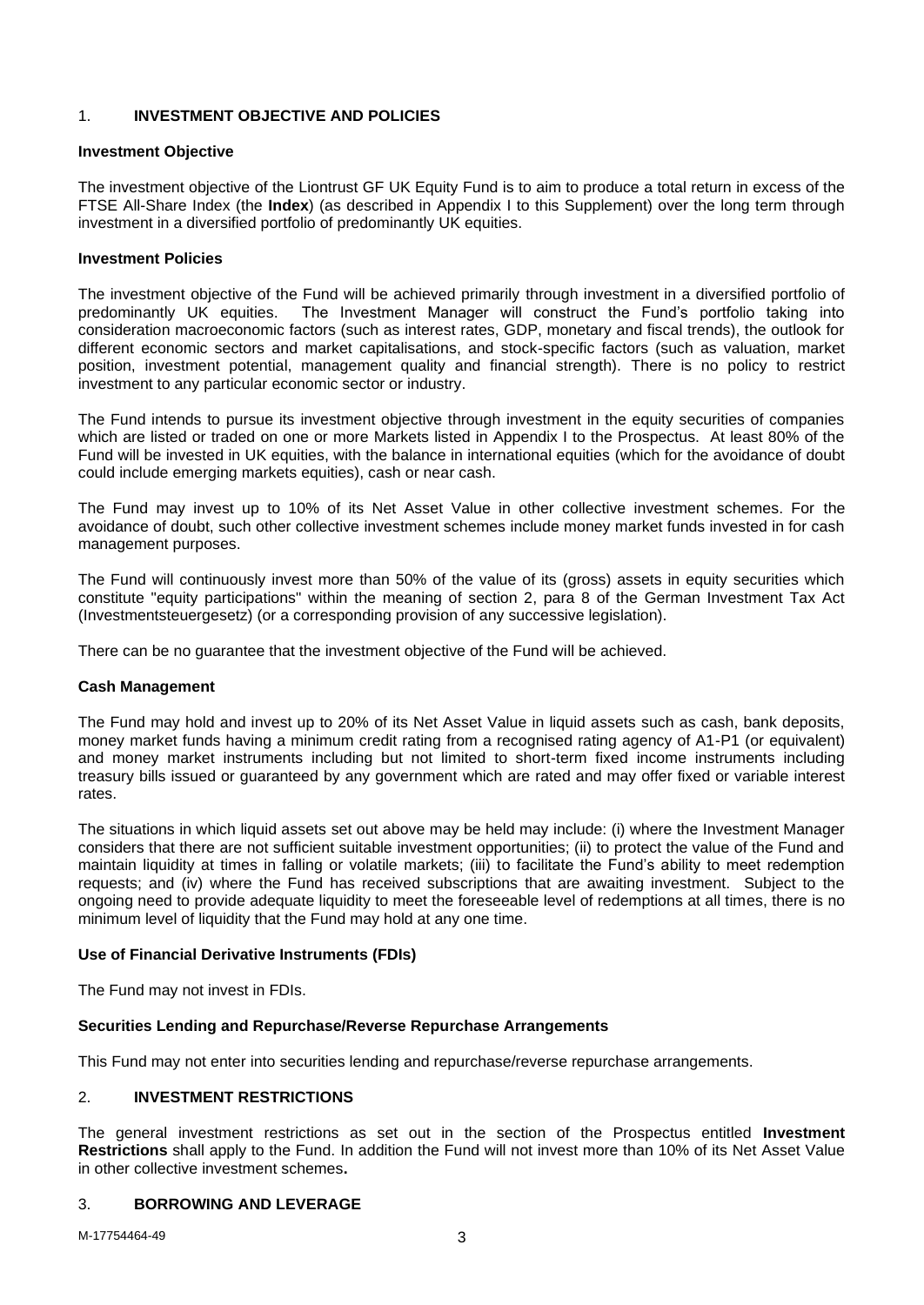There will be no borrowing for investment purposes. In accordance with the general provisions set out in the Prospectus under the heading Borrowing and Leverage Powers, the Fund may borrow up to 10% of its total Net Asset Value for temporary purposes. The Fund's assets may be used as collateral or charged as security to secure borrowings.

## <span id="page-3-0"></span>4. **LISTING**

Please note that no Shares in the Fund are listed on Euronext Dublin or any other exchange.

## <span id="page-3-1"></span>5. **RISK FACTORS**

The general risk factors set out in the **Risk Factors** section of the Prospectus apply to the Fund.

**AN INVESTMENT IN THE SHARES OF THE FUND IS SPECULATIVE AND INVOLVES A DEGREE OF RISK. ACCORDINGLY, PROSPECTIVE INVESTORS SHOULD CONSIDER THE FOLLOWING RISK FACTORS. THESE RISK FACTORS MAY NOT BE A COMPLETE LIST OF ALL RISK FACTORS ASSOCIATED WITH AN INVESTMENT IN THE FUND.**

In addition, the following risk factors apply to the Fund.

### **General**

There is no guarantee that the investment objective of the Fund, or its risk monitoring and diversification goals, will be achieved and results may vary substantially over time. Shareholders should recognise that investing in the Fund involves special considerations not typically associated with investing in other securities and that the asset allocation is not structured as a complete investment programme. Investments may be made in assets domiciled in jurisdictions outside the UK which do not have a regulatory regime which provides an equivalent level of shareholder protection to that provided under Irish or English law.

### **Nature of Investments**

An investment in the Fund will require a long-term commitment, with no certainty of return. The Fund intends to make investments which the Investment Manager perceives as having the potential for substantial return, but which may also involve substantial risks. There can be no assurance that the Fund will be able to realise its investments in a timely manner. Since the Fund may only make a limited number of investments and since such investments may involve a high degree of risk, poor performance by such investments could severely affect the total return to investors.

## **Concentration Risk**

While the Investment Manager will regularly monitor the concentration of the Fund's exposure to related risk, concentration in any one industry, region or country or with respect to any given counterparty or Investment Manager may arise from time to time. To the extent there is a downturn or other problem in any area where the Fund has concentration, this could reduce the return the Fund receives on its investments and, consequently, could have an adverse impact on the Fund's financial conditions and its ability to pay distributions.

## **Liquidity Risk**

Certain securities may be difficult or impossible to sell at the time and the price that the seller would like. The seller may have to lower the price to effect a secondary market sale, sell other securities instead or forego an investment opportunity, any of which could have a negative effect on fund management or performance.

## **Market risk**

The investments of the Fund are subject to normal market fluctuations and the risk inherent in investment in equity securities and similar instruments and there can be no assurances that appreciation will occur. Some of the recognised exchanges on which the Fund may invest may prove to be illiquid or highly volatile from time to time and this may affect the price at which the Fund may liquidate positions to meet repurchase requests or other funding requirements. Potential investors should also note that the securities of small capitalisation companies are less liquid and this may result in fluctuations in the price of the Shares of the Fund.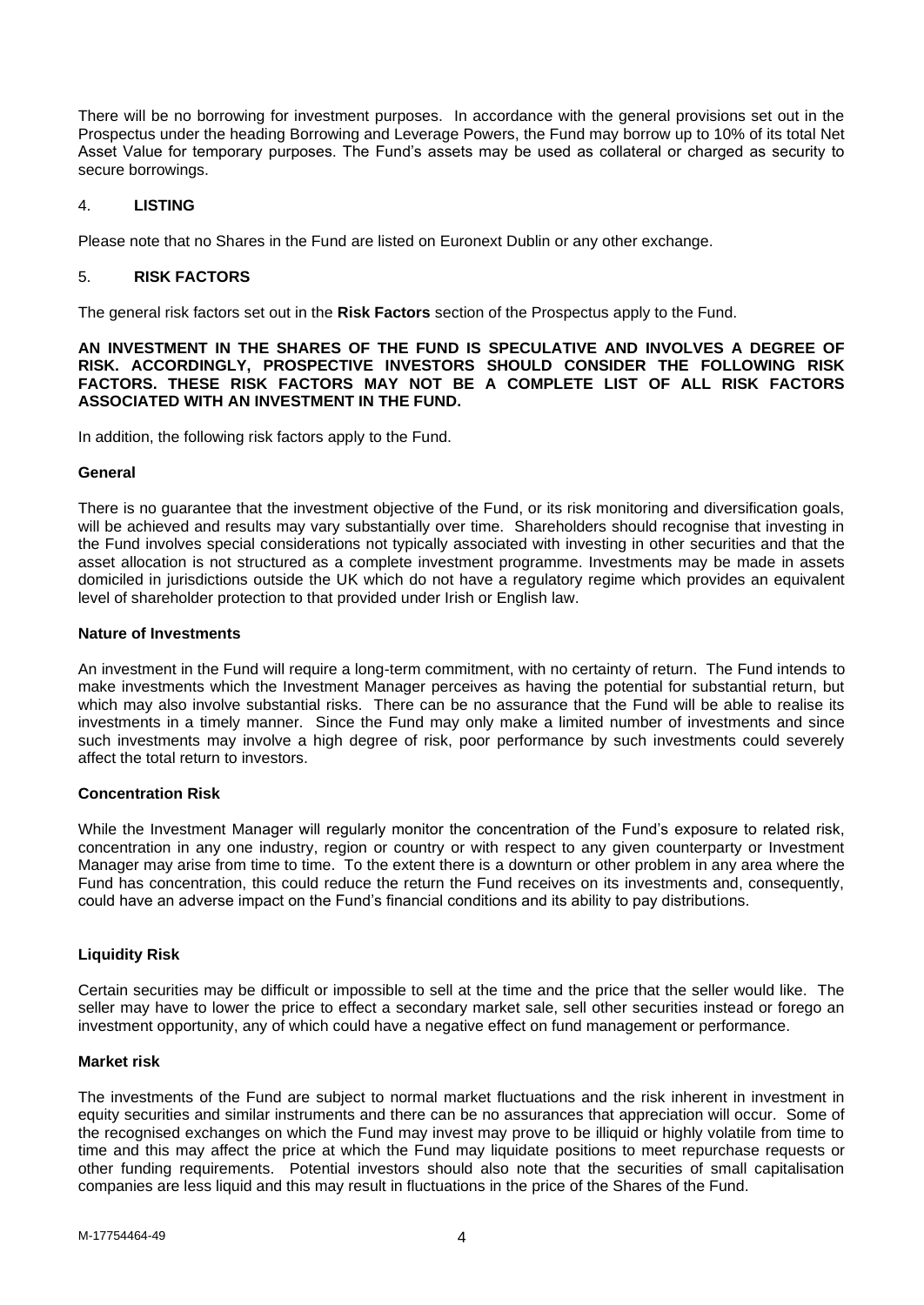### **Potential Conflicts of Interest**

In addition, investors should note that the annual Management Fees are based on the Net Asset Value of the Fund and the Investment Manager may value assets of the Fund in certain circumstances so there is the potential of conflict of interest and its fees will rise with an increase in the Net Asset Value of the Fund.

#### **Foreign exchange/currency risk**

Although Shares may be denominated in the base currency of the Fund, the Fund may invest its assets in securities denominated in a wide range of currencies**.** The Net Asset Value of the Fund as expressed in the base currency of the Fund will fluctuate in accordance with the changes in the foreign exchange rate between the base currency of the Fund and other currencies in which certain of the Fund's investments are denominated. The Fund may therefore be exposed to a foreign exchange/currency risk.

The Investment Manager will not enter into hedging transactions to protect against fluctuations in the relative values of the Fund's portfolio positions as a result of changes in currency exchange rates and market interest rates.

### **Equity risk**

Equities as a class have historically outperformed other types of investments over the long term. Individual stock prices, however, tend to go up and down more dramatically over the short term. These price movements may result from factors affecting individual companies or industries, or the securities market as a whole.

#### **Political Legal and/or Regulatory Risks**

The value of the assets of the Company may be adversely affected by uncertainties, such as international political and economic developments, changes in market conditions, government policies or in legal, regulatory or taxation requirements.

#### **Brexit**

On 31 January 2020, the United Kingdom (UK) formally exited the European Union (EU) (Brexit). The Brexit withdrawal agreement allowed for a transitional period which subsequently ended on 31 December 2020. Ireland remains to be a member of the EU. The Company remains an EU regulated UCITS that can avail of passporting rights under the UCITS Regulations to market and sell shares in the Funds in the EU, subject to complying with the terms of the UCITS Regulations.

The Company submitted a notification under the UK's Temporary Permissions Regime to ensure that the Company continues to be recognised in the UK after the end of the transition period. UCITS funds are entitled to have non-EU investment managers. Accordingly, Liontrust Investment Partners LLP is in a position to continue to act as investment manager to the Company post-Brexit.

Due to the ongoing regulatory uncertainty as regards the terms of the UK's future relationship with the EU, the precise impact on the Company is difficult to determine. The Company may be negatively impacted by changes in law and tax treatment resulting from the UK's departure from the EU. No assurance can be given that such matters will not adversely affect the Company and/or the Investment Manager's ability to achieve the Company's investment objectives.

#### **Settlement and Counterparty Risk**

Settlement risk occurs when a transaction is not completed as duly agreed between the parties. This may be due to an error or omission in the necessary settlement, clearing or registration processes or due to the lack of creditworthiness of one of the parties to the transaction.

Counterparty risk occurs when a party to a contract fails to honour and defaults on its obligations thereunder. Funds which are party to these risks can incur considerable losses.

## **Availability of Suitable Investment Opportunities**

The Fund will compete with other potential investors to acquire assets. Certain of the Fund's competitors may have greater financial and other resources and may have better access to suitable investment opportunities. There can be no assurance that the Fund will be able to locate and complete investments which satisfy the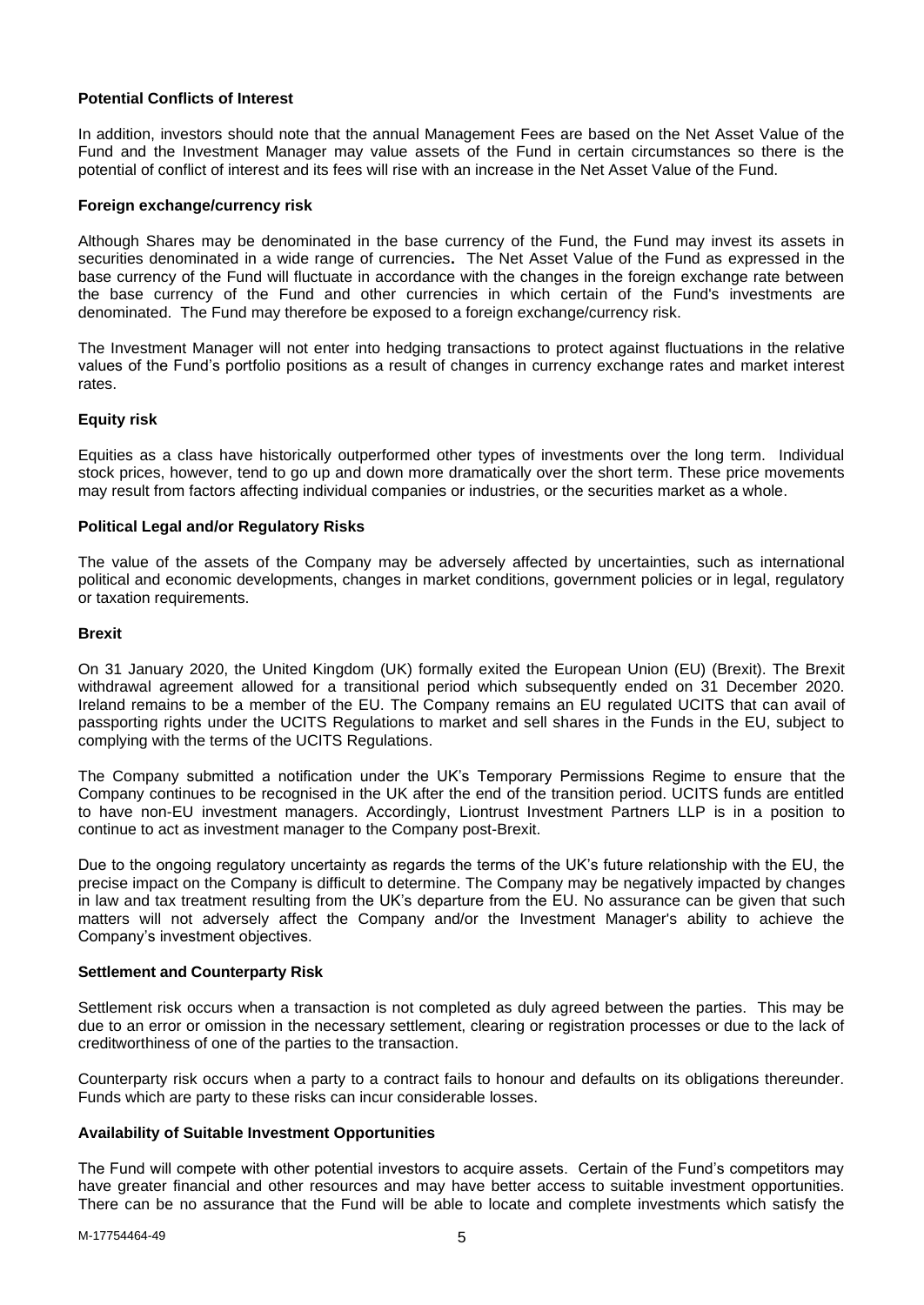Fund's rate of return objectives or that the Fund will be able to invest fully its committed capital. If no suitable investments can be made then cash will be held by the Fund and this will reduce returns to shareholders. Whether or not suitable investment opportunities are available to the Fund, Shareholders will bear the cost of management fees and other Fund expenses.

In the event that the Fund is terminated or the Company is wound up, and to the extent that the assets may be realised, any such realisation may not be at full market value and will be subject to deductions for any expenses for the termination of the Fund or the liquidation of the Company.

### **Limited Number of Investments**

The Fund anticipates that it will be diversified. However, in the event of a material demand for redemptions, the Fund could be forced to sell liquid positions resulting in an over-weighting in a small number of illiquid investments. In such circumstances, the aggregate return of the Fund may be substantially and adversely affected by the unfavourable performance of a single investment. The Fund's restriction of redemptions of Shares in excess of ten per cent of the total Net Asset Value of the Fund on any one Dealing Day will mitigate this risk to an extent should these circumstances arise.

### **Unidentified Portfolio**

Because not all of the specific investments of the Fund have been identified, the Shareholders must rely on the ability of the Investment Manager to make appropriate investments for the Fund and to manage and dispose of such investments. While the Fund intends to make only carefully selected investments that meet the investment criteria of the Fund, the Investment Manager has complete discretion with respect to the selection of such investments.

### **No Market for Shares; Restrictions on Transferability; Limited Redemption Rights**

There will be no secondary market for Shares of the Fund and transfers of Shares are only permitted to those persons who satisfy the criteria for permitted shareholders. Consequently, investors may be able to dispose of their Shares only by requiring the Fund to redeem their Shares at the next Dealing Day.

#### **Exchange Rate Risk**

Share Classes may be designated in a currency other than the Base Currency of the Fund. In such circumstances adverse exchange rate fluctuations between the Base Currency of the Fund and the currency in which the relevant Class of Shares is designated may result in a decrease in return and/or a loss of capital for Shareholders.

#### **Payment of Charges and Expenses to Capital**

The charges and expenses of the Fund may be charged to the capital of the Fund in circumstances where there is insufficient income being received by the Fund. In such circumstances, the capital value of a Shareholder's investment may be lowered and income may be achieved by forgoing the potential for future capital growth.

#### **Net Asset Value & Valuation of Assets**

The valuation of the Fund's assets obtained for the purpose of calculating Net Asset Value may not be reflected in the prices at which such assets are sold. For details of the valuation of assets, please see the section in the Prospectus headed **Valuation of Assets**.

**BEFORE DETERMINING TO INVEST IN THE FUND, PROSPECTIVE INVESTORS SHOULD EVALUATE WHETHER THEY ACCEPT THE AFORESAID RISKS WHICH THEY WILL ASSUME BY BUYING SHARES OF THE FUND. THE FOREGOING LIST OF RISK FACTORS DOES NOT PURPORT TO BE A COMPLETE EXPLANATION OF THE RISKS INVOLVED IN THIS OFFERING.**

**PROSPECTIVE INVESTORS SHOULD READ THE ENTIRE PROSPECTUS AND THIS SUPPLEMENT AND FULLY EVALUATE ALL OTHER INFORMATION THAT THEY DEEM TO BE NECESSARY BEFORE DETERMINING TO INVEST IN THE FUND. AN INVESTMENT IN THE FUND MAY NOT BE APPROPRIATE FOR ALL INVESTORS.**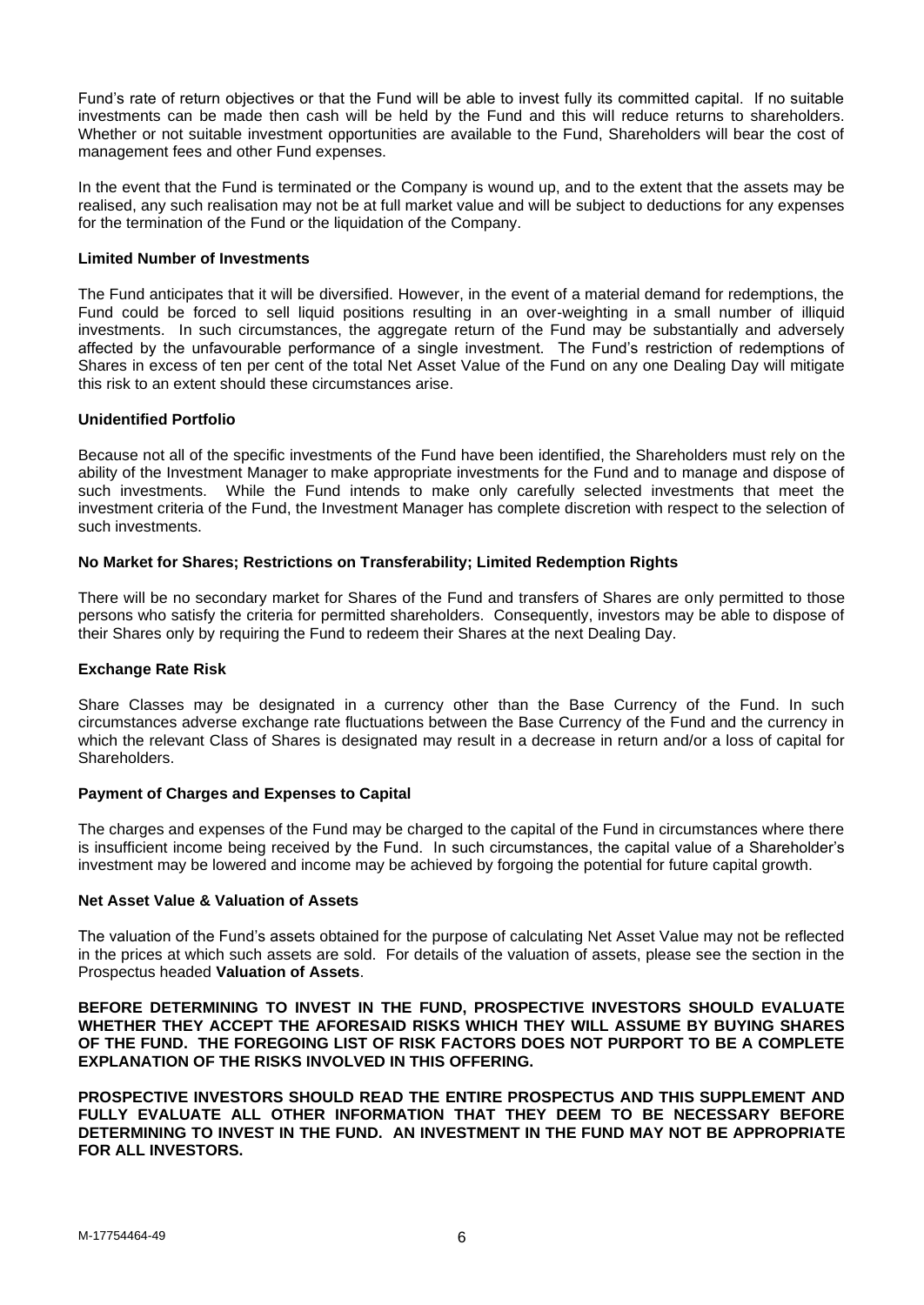## <span id="page-6-0"></span>6. **DIVIDEND POLICY**

Dividends in respect of the Class Z Income (Sterling) Shares will be paid twice a year. It is anticipated that dividends will ordinarily be declared for the periods ending 30 June and 31 December from all net income in respect of the Class Z Income (Sterling) Shares of the Fund for the preceding period.

Dividends in respect of Class Z Income (Sterling) Shares will be paid in cash. Payment will be made by telegraphic transfer to an account in the name of the Shareholder within 2 months of the interim ex-dividend date (30 June) and the final ex-dividend date (31 December) of each year. Distributions not claimed within six years from their due date will lapse and will revert to assets of the Fund.

No dividends are payable in respect of Class A Accumulation (Sterling) Shares, Class Z Accumulation (Sterling) Shares or Class Z Accumulation (Euro) Shares of the Fund**.** The net income attributable to such Shares will be retained within the Fund and the Net Asset Value per Share shall be increased by the amount of net income earned.

The Fund has been approved by HM Revenue and Customs as a 'reporting fund' for UK taxation purposes. The Fund shall endeavour to satisfy the conditions in order to maintain reporting fund status unless the Directors determine otherwise. Although the Directors will endeavour to ensure that appropriate conditions for reporting fund status to apply are met, there can be no guarantee that they will be obtained or so met, or that once obtained or met, they will continue to be obtained or met for future accounting periods. Where an 'offshore fund' (such as the Fund) has been certified as a reporting fund for each accounting period during which a shareholder has held his interest in the offshore fund, any gain arising will be calculated and taxed as a capital gain, rather than as an offshore income gain, and such shareholder may be eligible for applicable capital gains exemptions and/or reliefs.

If the Directors propose to change the dividend policy of the Fund full details will be provided in an updated Supplement and all Shareholders will be notified in advance.

## <span id="page-6-1"></span>7. **INVESTMENT MANAGER**

Liontrust Investment Partners LLP has been appointed as Investment Manager to provide discretionary investment management services to the Fund. Liontrust Investment Partners LLP is authorised and regulated by the UK Financial Conduct Authority. The Investment Manager is a UK domiciled asset manager. As of 31 December 2021, Liontrust Investment Partners LLP had approximately GBP 37.2 billion of assets under management and advice and has an extensive track record across all its investment strategies.

### <span id="page-6-2"></span>8. **KEY INFORMATION FOR BUYING AND SELLING**

#### **Share Classes**

The following are the share classes of the Fund currently in existence:-

| <b>Share Class</b>                               | Currency | Minimum<br>Shareholding** Initial | Minimum<br>Investment<br>Amount** | <b>Minimum</b><br>Additional<br>Investment<br>Amount** | Minimum<br>Redemption<br>Amount** |
|--------------------------------------------------|----------|-----------------------------------|-----------------------------------|--------------------------------------------------------|-----------------------------------|
| <b>Class A Accumulation</b><br>(Sterling) Shares | Sterling | £10,000                           | £10,000                           | £5,000                                                 | £5,000                            |
| Class Z Accumulation<br>(Sterling) Shares        | Sterling | £100,000                          | £100,000                          | £5,000                                                 | £5,000                            |
| <b>Class Z Accumulation</b><br>(Euro) Shares     | Euro     | €120,000                          | €120,000                          | €6,000                                                 | €6,000                            |
| Class Z Income (Sterling)<br>Shares              | Sterling | £100,000                          | £100,000                          | £5,000                                                 | £5,000                            |

\*\* The Directors reserve the right to differentiate between Shareholders and to waive or reduce the Minimum Shareholding, Minimum Initial Investment Amount, Minimum Additional Investment Amount and Minimum Redemption Amount for any such Shareholders or to refuse an application for any such Shares in their absolute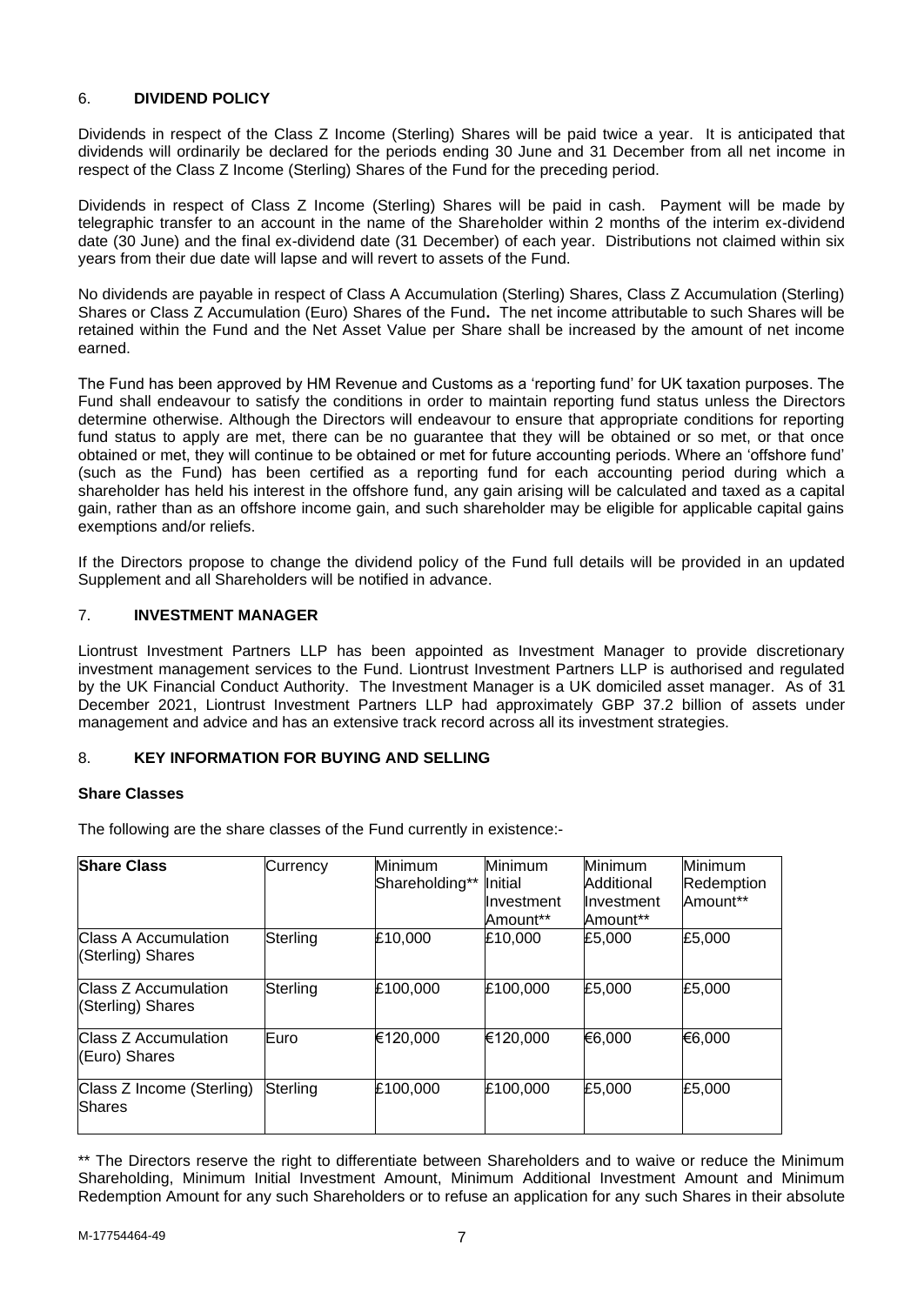#### discretion.

The Base Currency of the Fund is Sterling. The currency exposure of the Class Z Accumulation (Euro) Shares will not be hedged against the Base Currency. A currency conversion will take place on subscription, redemption and exchange of Class Z Accumulation (Euro) Shares, the cost of which will be borne by the Shareholder. Accordingly, the value of the Class Z Accumulation (Euro) Shares will be subject to exchange rate risk in relation to the Base Currency.

#### **Accounting Date**

The Accounting Period ends on 31 December in each year.

### **Base Currency**

Sterling (£)

### **Business Day**

Any day (apart from Saturdays, Sundays and public holidays) on which banks are ordinarily open for business in Dublin and London.

### **Dealing Day**

Every Business Day.

### **Dealing Deadline**

In case of subscriptions and redemptions, 12.00 noon (Irish time) on the relevant Dealing Day.

#### **Minimum Fund Size**

The minimum size of the Fund will be £5 million, or such other amount as may be determined by the Directors at their discretion.

## **Preliminary Charge**

For all classes of Shares in the Fund there is no preliminary charge.

#### **Redemption Charge**

For all Classes of Shares in the Fund there is no redemption charge.

#### **Anti-Dilution Adjustment**

To preserve the value of the underlying assets and to cover dealing costs, when there are net subscriptions or redemptions, an Anti-Dilution Adjustment may be applied on behalf of the Company, which the Investment Manager considers represents an appropriate figure. Any such adjustment shall be retained for the benefit of the Fund.

### **Settlement Date**

In the case of subscriptions, cleared funds and all supporting documentation must be received by no later than 12.00 noon (Irish time) four Business Days after the relevant Dealing Day (or such other time as the Directors may agree) provided that the Subscription Form is received by the Dealing Deadline. In the case of redemptions, settlement will be made not later than close of business on the fourth Business Day after the relevant Dealing Day provided the original Subscription Form, where required, (together with the supporting documentation in relation to money laundering prevention checks and any documentation deemed necessary for regulatory or taxation purposes) has been received and the anti-money laundering procedures have been completed.

### **Valuation Point**

The property of the Fund is valued daily at 12.00 noon (Irish time) on the relevant Dealing Day.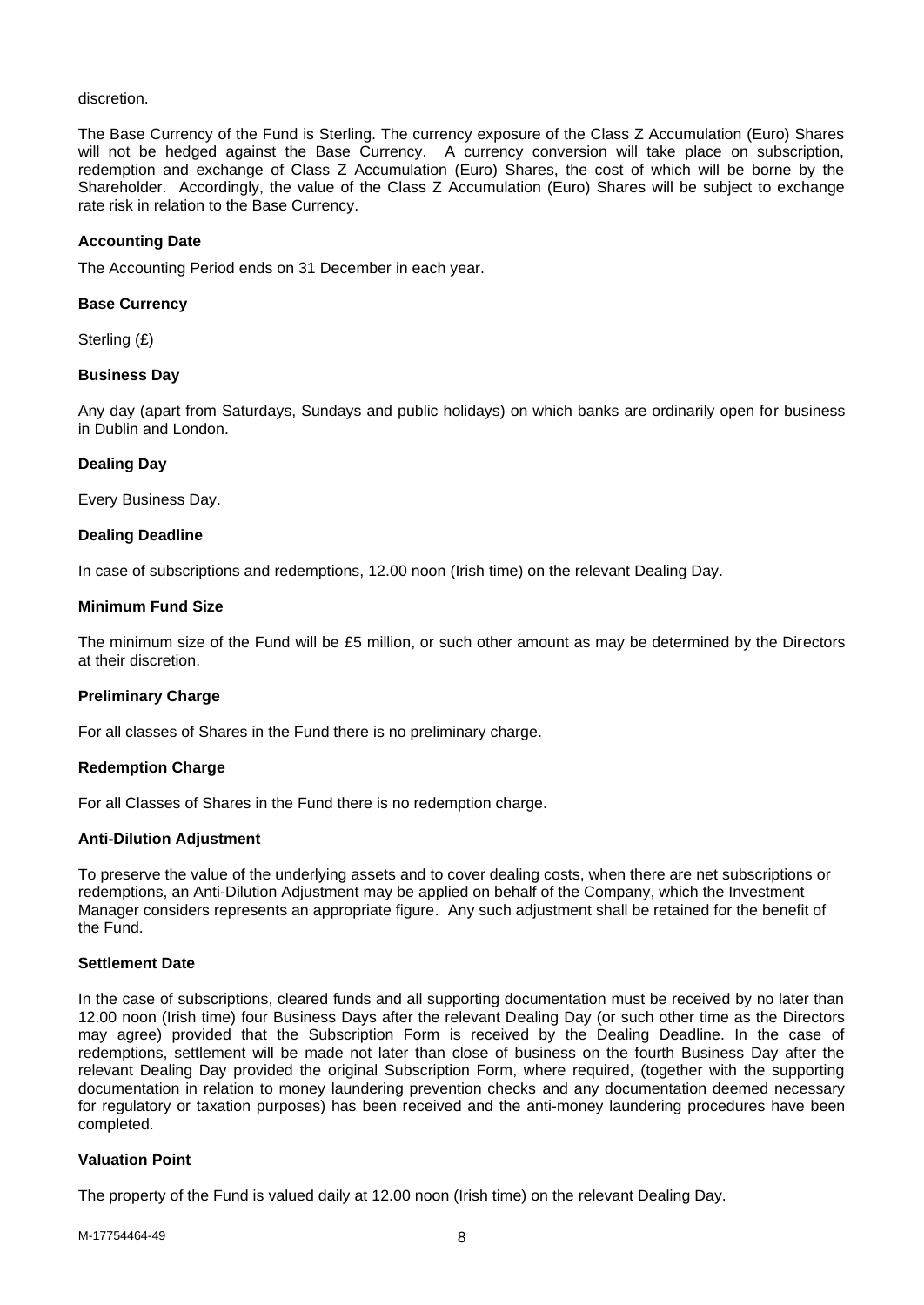## <span id="page-8-0"></span>9. **HOW TO SUBSCRIBE FOR/BUY SHARES**

Application for Shares should be made on the Subscription Form and be submitted in accordance with the provisions set out in the Prospectus to be received by the Administrator by 12 noon (Irish time) on the relevant Dealing Day. Subsequent applications for Shares will be accepted by electronic means only where specifically agreed to in advance by the Company or its delegate.

The Minimum Shareholding must be maintained by each Shareholder in the Fund (subject to the discretion of the Directors) following any partial repurchase, exchange or transfer of Shares.

Payment in respect of the issue of Shares must be made by the relevant Settlement Date by electronic transfer in cleared funds in the currency of the relevant Share Class.

The subscription price for Shares is based on the Net Asset Value per Share of that Class referable to the relevant Dealing Day. The Net Asset Value per Share will be determined by means of the method of valuation of assets and liabilities described in the section of the Prospectus entitled **Calculation of Net Asset Value /Valuation of Assets**.

This section should be read in conjunction with the section in the Prospectus entitled **Subscription for Shares.**

### <span id="page-8-1"></span>10. **HOW TO REDEEM/SELL SHARES**

Requests for the sale of Shares should be submitted to the Administrator in accordance with the provisions set out in the Prospectus by 12.00 noon (Irish time) on the relevant Dealing Day. Requests received on or prior to a Dealing Deadline will be dealt with on the relevant Dealing Day. A redemption request once given will not be capable of revocation without the consent of the Administrator on the instruction of the Directors.

The amount due on the redemption of Shares of any class in the Fund will be paid by the Settlement Date by electronic transfer to an account in the name of the Shareholder. Redemption proceeds may not be processed by the Administrator if the original Subscription Form, where required, (together with the supporting documentation in relation to money laundering prevention checks and any documentation deemed necessary for regulatory or taxation purposes) has not been received and/or the anti-money laundering procedures have not been completed.

Subject to the discretion of the Directors, no Shareholder shall be entitled to realise part only of his holding of Shares of any class in the Fund if such realisation would result in his holding of Shares of such class after such realisation being below the Minimum Shareholding. In addition, the Company may decline to effect a redemption request which is below the Minimum Redemption Amount.

In the event that a Shareholder requires payment of redemption proceeds to an account other than that specified in the Subscription Form, the Shareholder must provide an original request in writing, executed by an authorised signatory of the Shareholder, to the Administrator on or prior to the receipt of the redemption request form. The Administrator will not make payment of redemption proceeds to third parties, save for in exceptional circumstances and in accordance with the requirements of the Central Bank.

The redemption price per Share is based on the Net Asset Value per Share in the relevant Class referable to the relevant Dealing Day. The Net Asset Value will be determined in accordance with the method of valuation of assets and liabilities described in the section of the Prospectus entitled **Calculation of Net Asset Value/Valuation of Assets**.

The Articles contain special provisions where a redemption request received from a Shareholder would result in more than 5 per cent of the Net Asset Value of Shares in issue being redeemed on any Dealing Day which provisions are summarised under the section in the Prospectus entitled **Redemption of Shares**. The Fund is entitled to limit the number of Shares redeemed on any Dealing Day to 10% of the total Net Asset Value of Shares in issue on that Dealing Day or such other amount as they may in their absolute discretion determine subject to the terms of the Prospectus. The redemptions effected on that Dealing Day will be effected pro rata in the manner described under the section in the Prospectus entitled **Redemption of Shares**.

This section should be read in conjunction with the section in the Prospectus entitled **Redemption of Shares**.

#### <span id="page-8-2"></span>11. **CHARGES AND EXPENSES**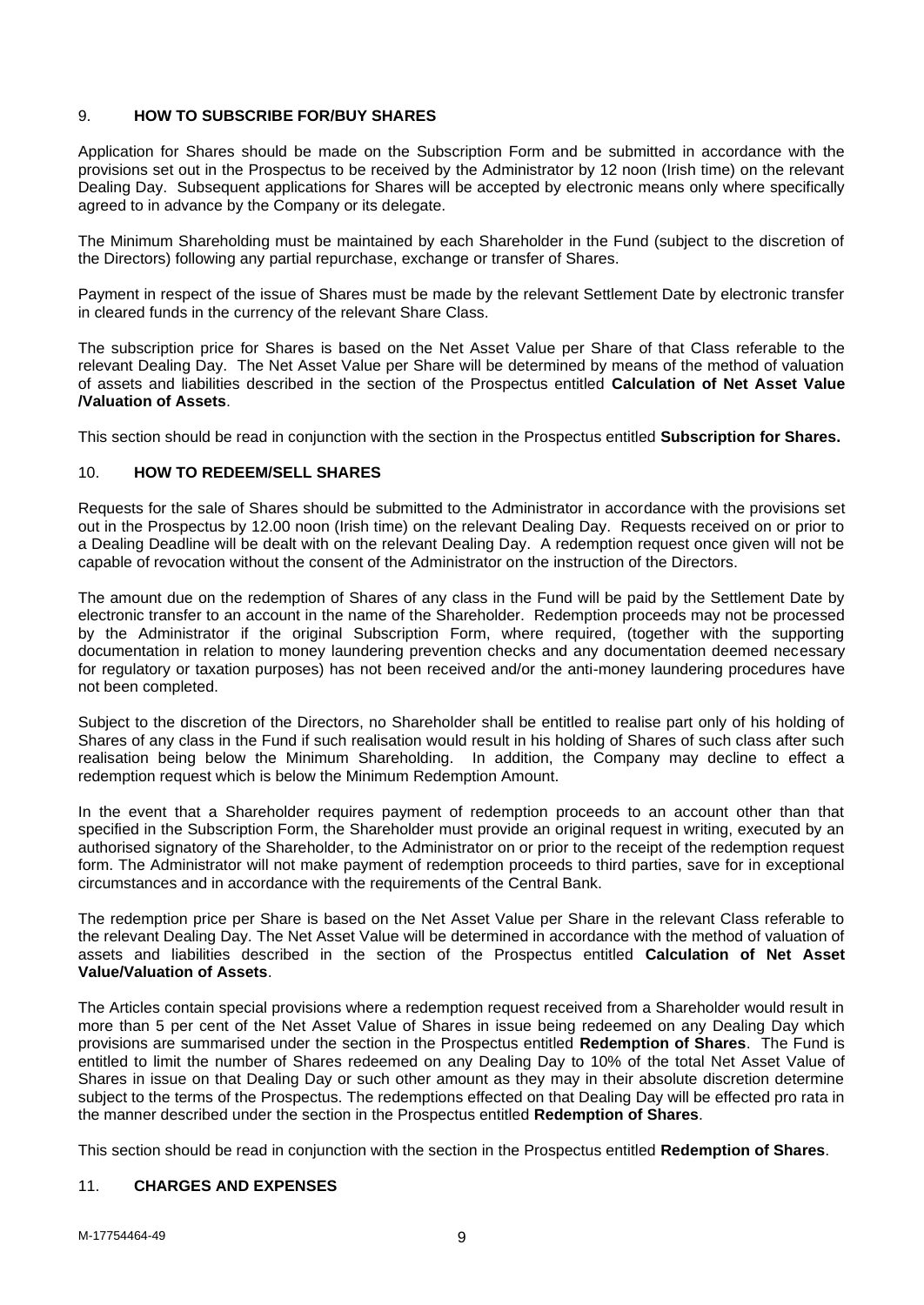### **Fees of the Manager, the Investment Manager, the Depositary, any sub-custodian, the Administrator and the Distributors.**

## **(a) Manager**

The Manager shall be paid a fee for its services out of the assets of the Fund, calculated and accrued on each Dealing Day and payable monthly in arrears, of an amount up to 0.05% of the NAV of the Fund (plus VAT, if any) per annum, subject to a monthly minimum fee of up to  $\epsilon$ 1,500 (plus VAT, if any).

The Manager's fee for the first 12 months of its appointment will be fixed in respect of the Company and the Funds of up to  $\epsilon$ 95,000 (plus VAT, if any) to be prorated across the Funds of the Company.

The Manager is also entitled to receive out of the assets of the Fund reasonable and properly vouched expenses.

## **(b) Investment Management Fees**

The Investment Manager will be entitled to receive out of the assets of the Fund an annual Management Fee (the **Annual Fee**) at the following rates:

- up to 1.5% of the Net Asset Value of the Class A Accumulation (Sterling) Shares;
- up to 0.65% of the Net Asset Value of the Class Z Accumulation (Sterling) Shares; Class Z Accumulation (Euro) and Class Z Income (Sterling) Shares

The Annual Fee will accrue daily and be payable to the Investment Manager monthly in arrears.

From time to time the Investment Manager may, at their sole discretion, discharge certain fees and expenses of the Fund.

### **(c) Administration and Depositary Fees**

The Depositary and Administrator are entitled to receive from the Fund a combined depositary and administration fee in the amount set out below. This combined depositary and administration fee will be paid by the Company to the Depositary and Administrator for and on behalf of the Fund. The Company will reimburse the Depositary and Administrator out of the assets of the Fund for reasonable out-of pocket expenses incurred by the Depositary and Administrator.

The Company will also reimburse the fees (which will be at normal commercial rates) and reasonable out-ofpocket expenses of any sub-custodian appointed by the Depositary, and will be liable for transaction charges (at normal commercial rates). The fees and expenses of the Depositary and Administrator accrue on each Dealing Day and are payable monthly in arrears.

The combined administration and depositary fee will not exceed 0.15% per annum of the Net Asset Value of the Fund subject to a combined annual minimum fee of £3,000 per month or such other fee as may be agreed in writing between the parties. Such amount excludes any VAT that may apply.

## **(d) Distributors Fees**

The fees of the Distributors will be paid out of the Investment Manager's own fee.

## **(e) Other Fees and Expenses**

The initial expenses involved in the formation of the Fund and in connection with the issue of the Shares, the preparation and printing of this Supplement, obtaining authorisation from any authority, filing fees, the fees of all professionals relating to it and qualifying the Fund for marketing in various jurisdictions will be borne by the Investment Manager.

Any other fees and expenses payable out of the assets of the Fund are set out in the Prospectus under the heading **Fees and Expenses**.

## <span id="page-9-0"></span>12. **PROFILE OF A TYPICAL INVESTOR**

The Fund is suitable for experienced investors wishing to attain defined investment objectives. The investor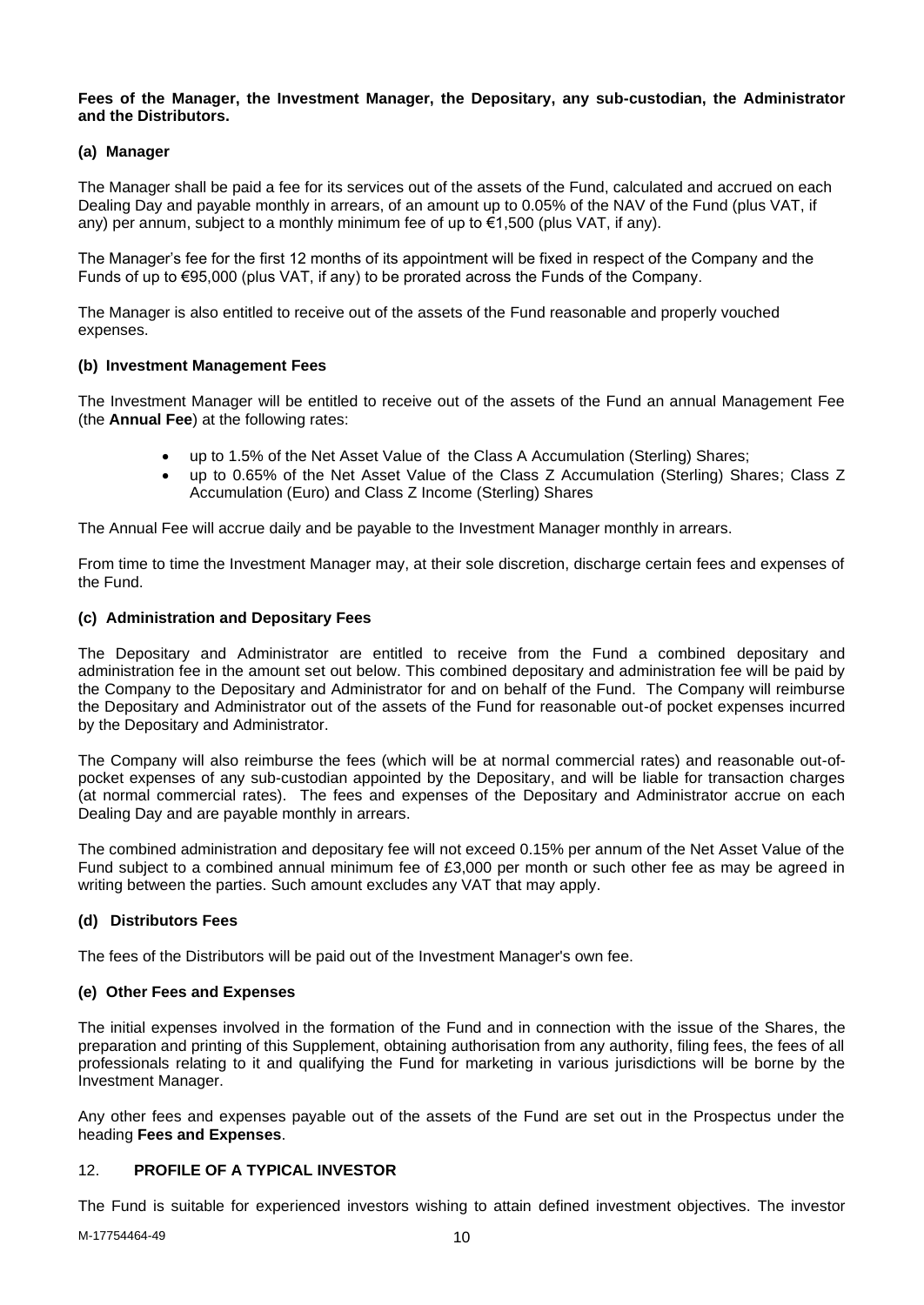must have experience with volatile products and must be able to accept significant temporary losses. Therefore, the Fund is suitable for investors who can afford to set aside the capital for at least five years and is designed for the investment objective of building up capital. The Fund is eligible to be held under the stocks and shares component of an Individual Savings Account.

## <span id="page-10-0"></span>13. **BENCHMARKS REGULATION**

The Benchmark referenced in the Fund's investment objective is the FTSE All Share index. FTSE International Limited is authorised by the FCA as a Benchmark administrator and appears on the FCA's Benchmarks Register.

As required under the Benchmark Regulation, the Company has produced and maintains a robust contingency plan setting out the actions that it would take in the event that the Index materially changes or ceases to be provided.